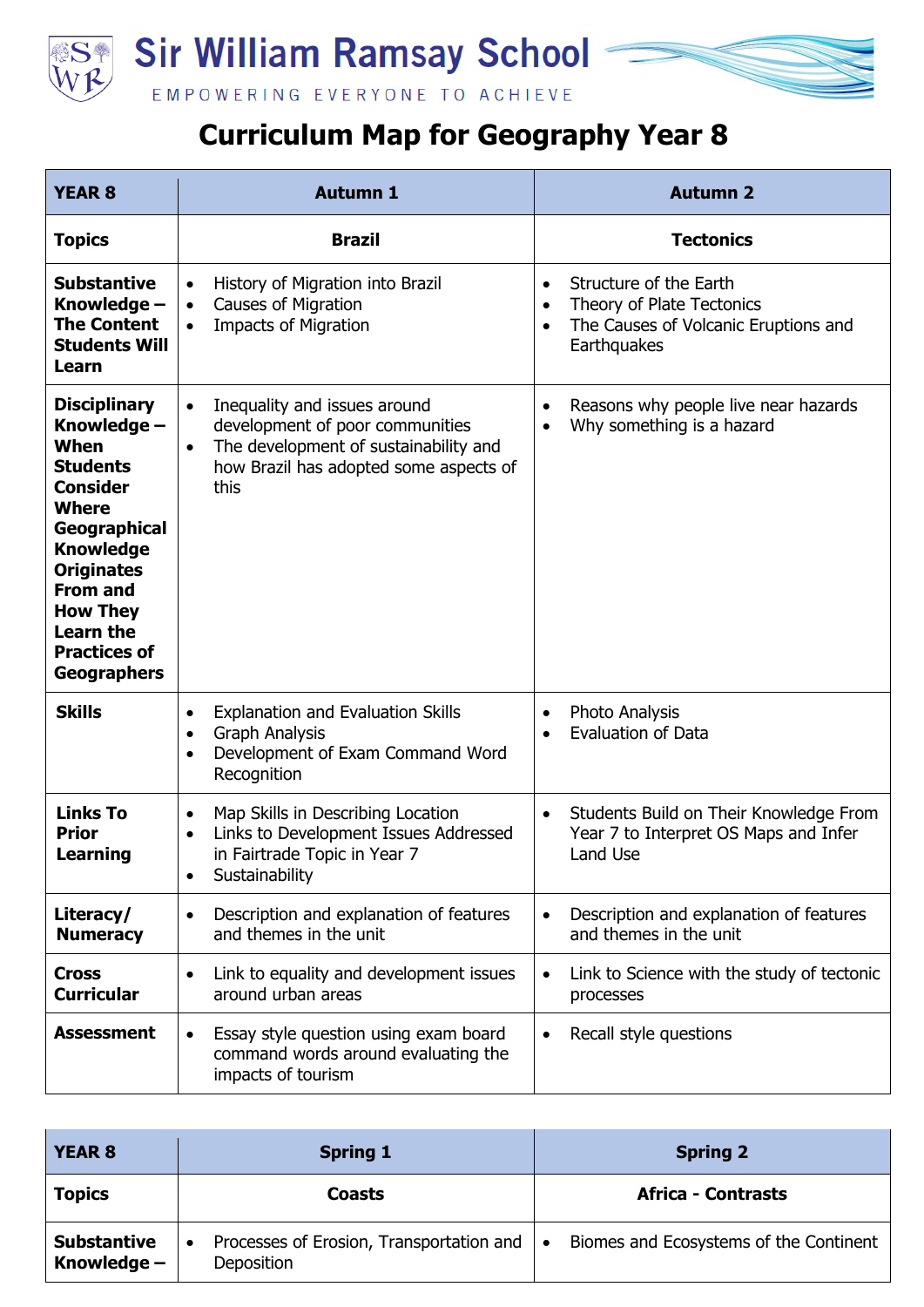| <b>The Content</b><br><b>Students Will</b><br>Learn                                                                                                                                                                                                              | Impacts and Management of Erosion<br>$\bullet$<br>To Know How Humans Can Protect the<br>$\bullet$<br>Coastline                                                                                                                                      | Population Distribution and Density of<br>$\bullet$<br>Africa                                                                                                                                                                                                                                                         |
|------------------------------------------------------------------------------------------------------------------------------------------------------------------------------------------------------------------------------------------------------------------|-----------------------------------------------------------------------------------------------------------------------------------------------------------------------------------------------------------------------------------------------------|-----------------------------------------------------------------------------------------------------------------------------------------------------------------------------------------------------------------------------------------------------------------------------------------------------------------------|
| <b>Disciplinary</b><br>Knowledge -<br>When<br><b>Students</b><br><b>Consider</b><br><b>Where</b><br>Geographical<br><b>Knowledge</b><br><b>Originates</b><br><b>From and</b><br><b>How They</b><br><b>Learn the</b><br><b>Practices of</b><br><b>Geographers</b> | Place Knowledge<br>$\bullet$<br>To know what processes occur in the<br>$\bullet$<br>coastal system<br>To understand the difference between<br>$\bullet$<br>weathering and erosion<br>To understand that coastal systems are<br>$\bullet$<br>complex | Development issues in certain countries.<br>$\bullet$<br>Inequality<br>$\bullet$<br>Misconceptions about the level of<br>$\bullet$<br>development<br>To know that inequality exists across<br>$\bullet$<br>different contexts<br>To be able to classify countries based on<br>$\bullet$<br>their level of development |
| <b>Skills</b>                                                                                                                                                                                                                                                    | Become Familiar with Aerial Photographs<br>$\bullet$<br>or Satellite Images                                                                                                                                                                         | Map Skills<br>$\bullet$<br>Production of Choropleth Density Map<br>$\bullet$<br>Analysis and Interpretation<br>$\bullet$                                                                                                                                                                                              |
| <b>Links To</b><br><b>Prior</b><br><b>Learning</b>                                                                                                                                                                                                               | River Topic in Year 7 - covers some of<br>$\bullet$<br>the same key processes which can be<br>recapped                                                                                                                                              | Migration from Brazil in Year 8<br>$\bullet$<br>Development and Inequality from<br>$\bullet$<br>Fairtrade unit in Year 7<br>Ecosystems from the cold environment<br>$\bullet$<br>topic in Year 7                                                                                                                      |
| Literacy/<br><b>Numeracy</b>                                                                                                                                                                                                                                     | Development of extended writing around<br>$\bullet$<br>reasons for and against coastal<br>management                                                                                                                                                | Production of maps using and data<br>$\bullet$<br>Categorising population and HDI data<br>$\bullet$<br>Explanation<br>$\bullet$                                                                                                                                                                                       |
| <b>Cross</b><br><b>Curricular</b>                                                                                                                                                                                                                                | Moral issues around the protection of<br>$\bullet$<br>coastlines and why some are not<br>protected                                                                                                                                                  | Climate and biomes from Science<br>$\bullet$<br>curriculum                                                                                                                                                                                                                                                            |
| <b>Assessment</b>                                                                                                                                                                                                                                                | Recall style questions<br>$\bullet$                                                                                                                                                                                                                 | Exam style single question around the<br>$\bullet$<br>impact of migration                                                                                                                                                                                                                                             |

| <b>YEAR 8</b>                                                                                                                 | <b>Summer 1</b>                                                                                                                                                                                   | <b>Summer 2</b>                                                                                                                          |
|-------------------------------------------------------------------------------------------------------------------------------|---------------------------------------------------------------------------------------------------------------------------------------------------------------------------------------------------|------------------------------------------------------------------------------------------------------------------------------------------|
| <b>Topics</b>                                                                                                                 | Tourism                                                                                                                                                                                           | <b>Globalisation</b>                                                                                                                     |
| <b>Substantive</b><br>Knowledge -<br><b>The Content</b><br><b>Students Will</b><br>Learn                                      | To Know How to Describe the Location<br>of Places<br>To Define Tourism<br>$\bullet$<br>To Explain the Impacts of Tourism on<br>$\bullet$<br><b>Host Countries</b><br>To Know What Mass Tourism Is | To Understand What Globalisation Is and<br>its Causes<br>To Know What Transnational<br>$\bullet$<br>Corporations Are                     |
| <b>Disciplinary</b><br>Knowledge -<br>When<br><b>Students</b><br><b>Consider</b><br>Where<br>Geographical<br><b>Knowledge</b> | To know why tourism affects different<br>$\bullet$<br>locations differently<br>To understand the concept of<br>$\bullet$<br>sustainable tourism                                                   | To know that inequality exists across<br>$\bullet$<br>different contexts<br>Climate change and the concept of food<br>$\bullet$<br>miles |